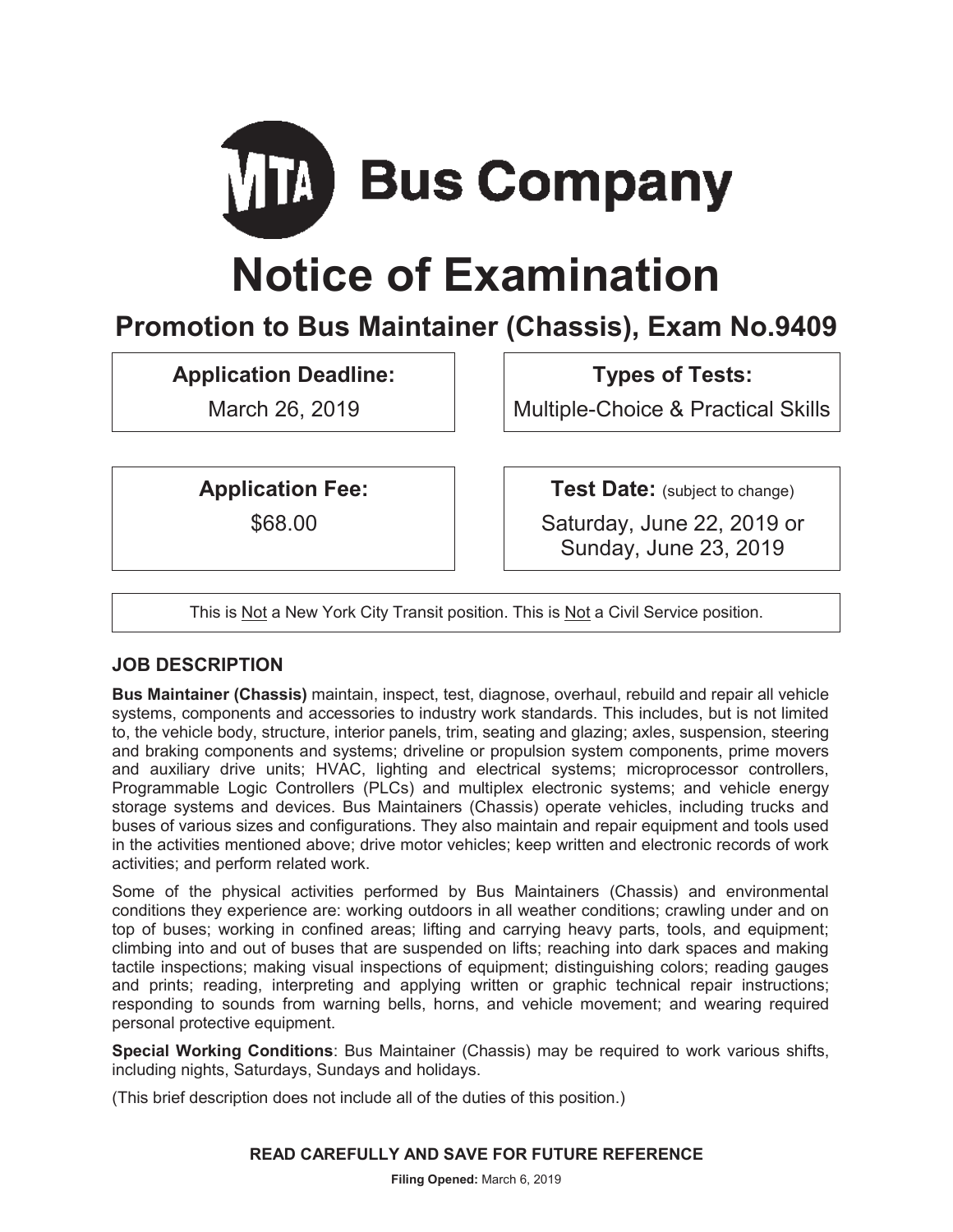# **SALARY**

The current minimum salary for Bus Maintainer (Chassis) is \$25.37 per hour for a 40-hour work week. This rate is subject to change.

# **ELIGIBILITY TO TAKE EXAMINATION**

This examination is open to each employee of MTA Bus Company who on the date of the multiplechoice test:

- 1. Is employed in the title of Maintainer's Helper; or
- 2. Is employed in the title of Cleaner/Maintainer's Helper and meets **one** of the following education and/or experience requirements by the last day of the application period:
	- A) Two years of full-time satisfactory experience as a mechanic's helper, apprentice or trainee performing or assisting in the performance of automotive or aircraft maintenance and repair; or
	- B) Graduated from a recognized trade school or technical school, approved by a state's Department of Education or comparable agency, with a major course of study in automotive mechanics or a closely related field, totaling 600 hours; or
	- C) Graduated from a vocational high school, approved by a state's Department of Education or comparable agency, with a major course of study in automotive mechanics, or a closely related field; or
	- D) Graduated from an accredited college or university with an AAS degree or higher in automotive mechanics or a closely related field. Accreditation must be by a regional, national, professional or specialized agency recognized as an accrediting body by the U.S. Secretary of Education and by the Council for Higher Education Accreditation (CHEA).
- 3. And is not otherwise ineligible.

**NOTE: If you are a Maintainer's Helper, you do not need to submit your education and experience. If you are a Cleaner/Maintainer's Helper, you must meet one of the requirements above in order to qualify and must submit your education and experience when you apply.** 

**The following types of experience are not acceptable:** Auto body mechanic's helper, tire repair and replacement, vehicle cleaning, automotive parts sales, exclusive lube or fuel servicing, specialty parts replacement (e.g. muffler, glass), sound system technician.

**Foreign Education Fact Sheet (Cleaner/Maintainer's Helpers only - Required only if you need credit for your foreign education to meet the education and experience requirements):** If you were educated outside the United States, you must have your foreign education evaluated to determine its equivalence to education obtained in the United States. The services that are approved to make this evaluation, as well as instructions on how to submit this evaluation are listed on the Foreign Education Fact Sheet, which will be available when you complete your application online. When you contact the evaluation service, ask for a "document-by-document" (general) evaluation of your foreign education.

**Only** applicants who are eligible under "2" in the "Eligibility to Take Examination" section are required to submit their education and experience and, if applicable, the Foreign Education Fact Sheet.

You are responsible for determining whether you meet the eligibility requirements for this examination prior to submitting the *Application*. If you do not know if you are eligible, check with **your department's Human Resources representative**. You may be given the test before we verify your eligibility. If you are marked "Not Eligible," your application fee will **not** be refunded and you will **not** receive a score.

This examination is **not** open to employees of New York City Transit or MaBSTOA, or to employees of MTA agencies other than MTA Bus Company.

#### **READ CAREFULLY AND SAVE FOR FUTURE REFERENCE**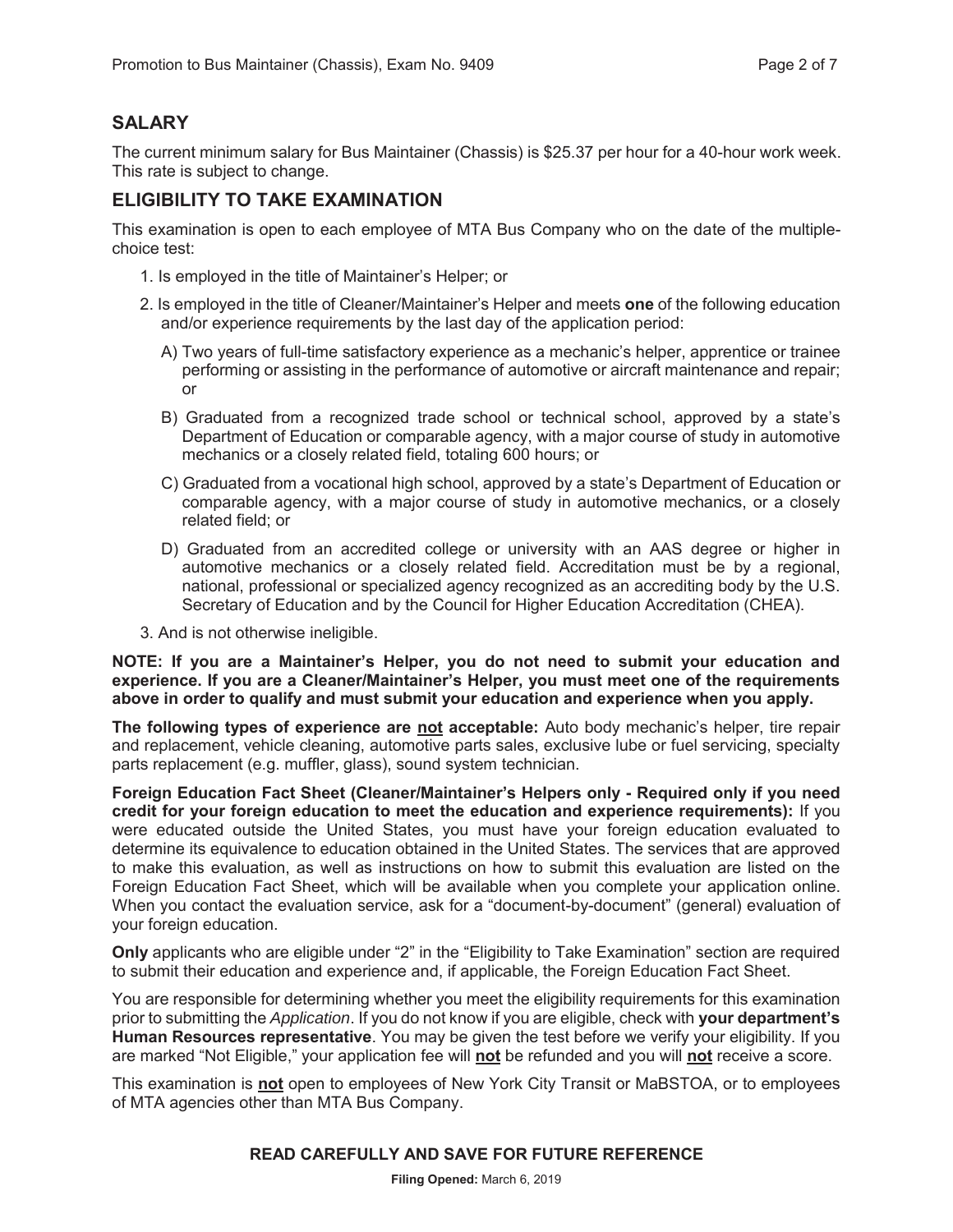#### **REQUIREMENTS TO BE PROMOTED**

**Probation Completed:** At the time of promotion, you must have completed your probationary period in one of the eligible titles indicated in the above "Eligibility to Take Examination" section.

**Driver License Requirement**: If you are considered for promotion to the title of Bus Maintainer (Chassis), you must meet the requirements in "1" or "2" below at the time of consideration for promotion:

- 1. A Class B Commercial Driver License (CDL) valid in the State of New York with a passenger endorsement and no disqualifying restrictions that would preclude the performance of the duties of this title.
- 2. A Motor Vehicle Driver License valid in the State of New York and a Learner Permit for a Class B CDL valid in the State of New York with a passenger endorsement and no disqualifying restrictions.

If you qualify under "2" above, your promotion will be subject to the receipt of a Class B CDL valid in the State of New York with a passenger endorsement and no disqualifying restrictions at the end of a special training course in bus operation. If you fail to successfully complete the special training course in bus operation, including the receipt of a Class B CDL valid in the State of New York with a passenger endorsement and no disqualifying restrictions, your employment will be terminated. If you have serious moving violations, a license suspension or an accident record, you may be disqualified.

The Class B Commercial Driver License (CDL) with passenger endorsement and no disqualifying restrictions must be maintained for the duration of your employment in the title. Such license and/or Learner Permit must not include any restrictions which would preclude the performance of Bus Maintainer (Chassis) work.

**Commercial Motor Vehicle Driving Experience in the Military or New York National Guard**: If you are an active member or former member (discharged in the past year) of the military or New York National Guard and have experience driving a Commercial Motor Vehicle in the military or New York National Guard, you may be eligible for a waiver of the New York State commercial driving skills test through the New York State Department of Motor Vehicles. If you believe that you may be eligible for this waiver, you must apply for the waiver through the New York State Department of Motor Vehicles.

**Medical Requirement:** Medical guidelines have been established for the position of Bus Maintainer (Chassis). Candidates will be examined to determine whether they can perform the essential functions of the position of Bus Maintainer (Chassis). Where appropriate, a reasonable accommodation will be provided for a person with a disability to enable him or her to take the examination and/or perform the essential functions of the job.

**Drug Screening Requirement:** You must pass a drug screening in order to be promoted, and if promoted, you will be subject to random drug and alcohol tests for the duration of your employment. Additionally, if you have tested positive on a drug or alcohol test or had a refusal to test during preemployment or while employed by a Federal DOT-regulated employer during the applicable period, you must have completed the Return-to-Duty process required by federal law in order to be promoted to this safety-sensitive position.

**Pre-Promotional Evaluation:** All promotions are subject to pre-promotional evaluations.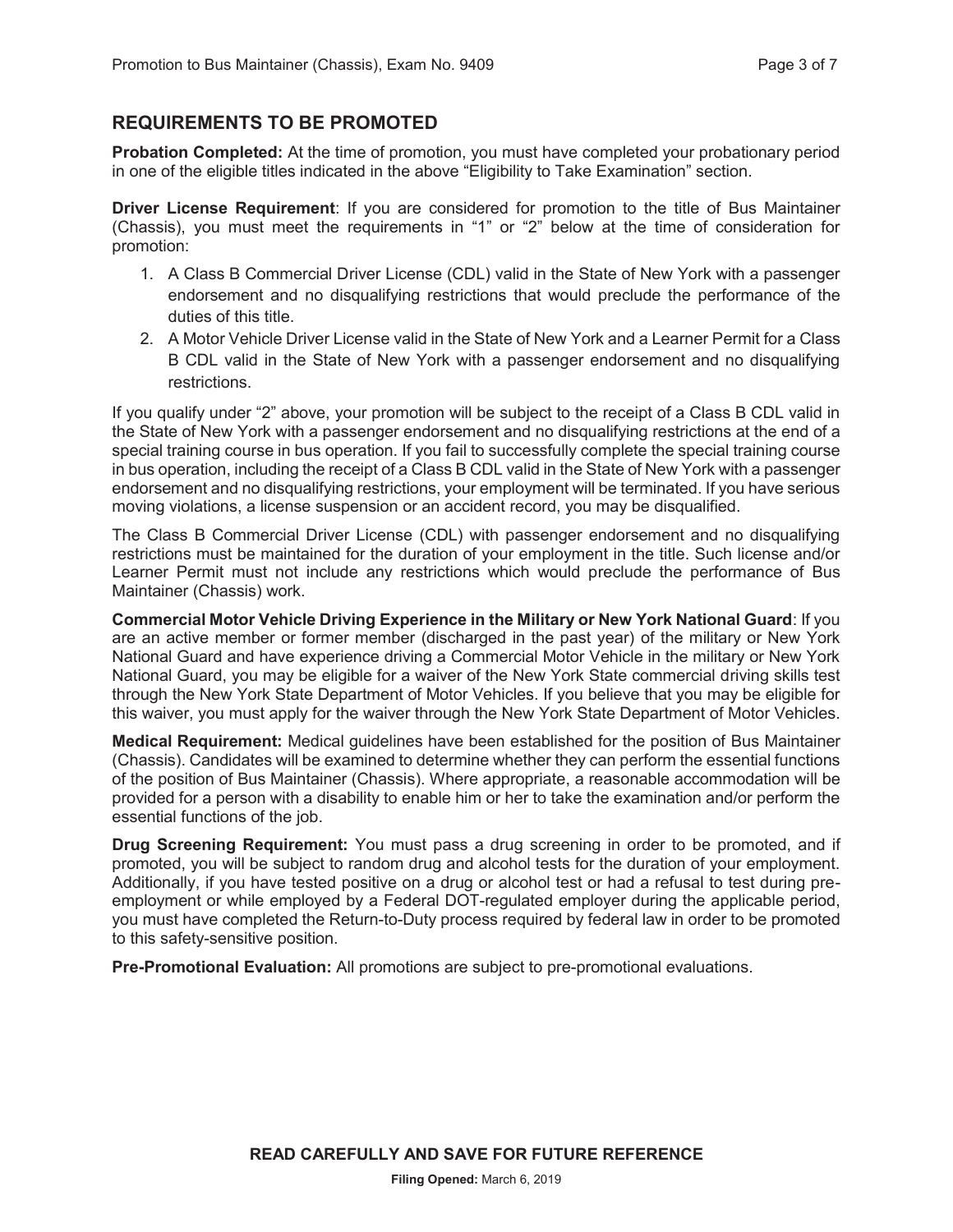# **HOW TO SUBMIT AN APPLICATION AND PAY THE APPLICATION FEE**

If you believe you meet the requirements in the "Eligibility to Take Examination" section, submit an *Application* online by the last day of the *Application* period unless you are requesting a fee waiver. Applicants who wish to request a fee waiver should refer to the "How to Submit an Application When Requesting a Fee Waiver" section below.

**Application Fee:** This fee is generally not refundable. Under special circumstances, you may be entitled to a refund. You should refer to the Department of Citywide Administrative Services ("DCAS") General Exam Regulations to determine if you are entitled to a refund prior to requesting a refund. You can refer to the bottom of the last page of the Notice of Examination for instructions on how to obtain a copy of the DCAS General Exam Regulations.

#### **Online Applications:**

- 1. Apply using the "BSC" employee portal at www.mymta.info by the last day of the *Application*  period.
- 2. You must pay the *Application* fee via payroll deduction. Applicants who request a fee waiver must apply by mail.
- 3. You will be sent a confirmation email after you complete your *Application* and pay the *Application* fee.

Save your confirmation numbers for future references and proof of filing an *Application.*

Computers with internet access are available on a limited basis at branches of the New York Public Library, the Brooklyn Public Library and the Queens Library to patrons with a valid library card.

#### **HOW TO SUBMIT AN APPLICATION WHEN REQUESTING A FEE WAIVER**

Applicants who wish to request a fee waiver must obtain an *Application* in person at the MTA Exam Information Center as indicated below and must submit the *Application* by mail to the address in the "Correspondence" section below **by the last day of the application period**.

MTA New York City Transit will not accept *Applications* in person. Additional information on requesting an application fee waiver is available with the *Application*.

**MTA Exam Information Center**: Open Monday through Friday, from 9 AM to 3 PM, in the lobby at 180 Livingston Street, Brooklyn, New York. Directions: take the A, C, F, or R trains to the Jay Street-Metro Tech Station, or the 2, 3, or G train to the Hoyt Street Station.

#### **ADMISSION LETTER**

An *Admission Letter* will be mailed to you about 10 days before the first date of the multiple-choice test. If you do not receive an *Admission Letter* at least 4 days before this date, you may obtain a duplicate letter at the MTA Exam Information Center (as indicated above). A paper copy of the *Admission Letter* is your ticket for admission to the test.

Applicants **must** keep their mailing address **up to date**. Please refer to the Correspondence section below for instructions on how to update your address and other contact information.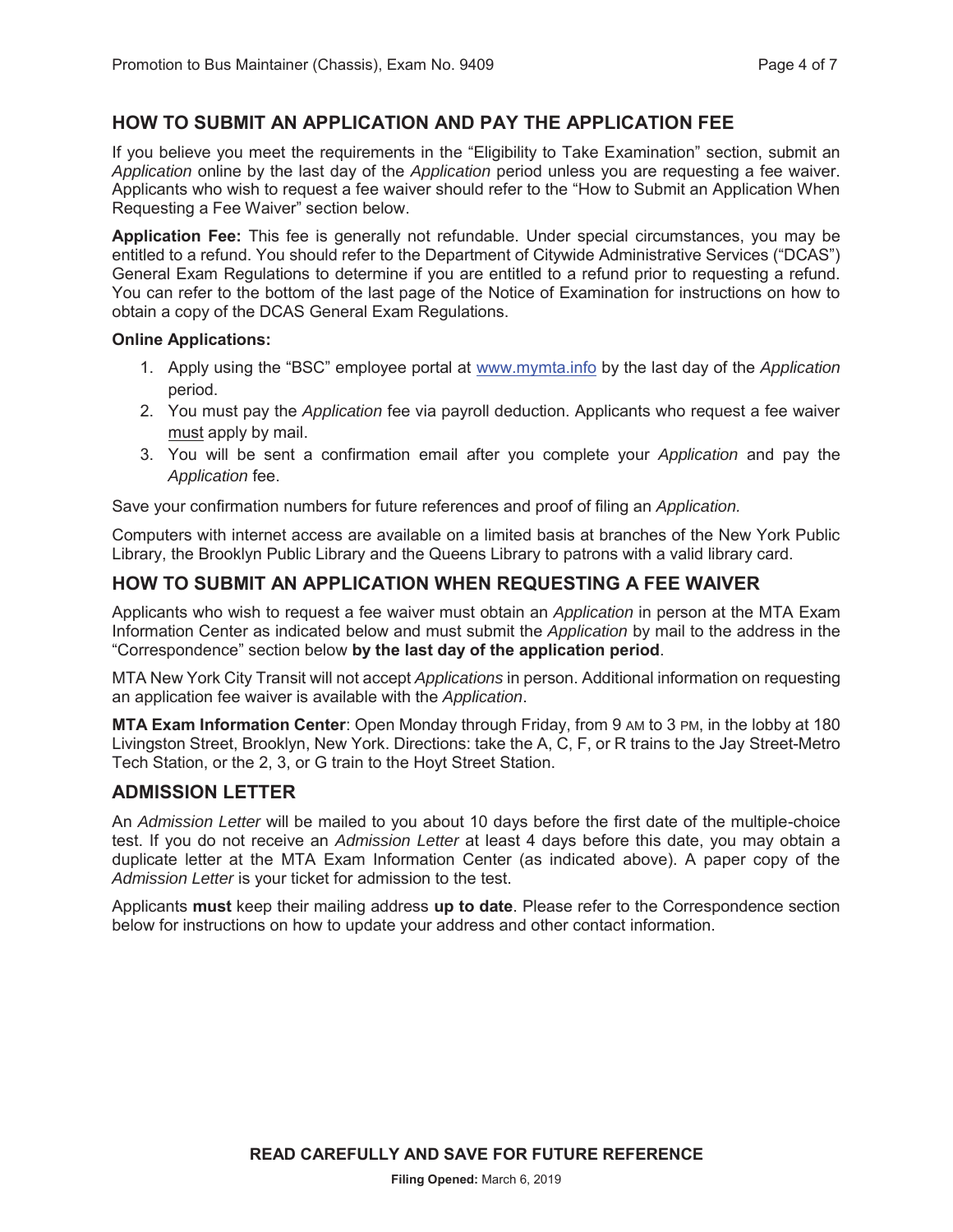# **THE TEST**

You will be given a qualifying multiple-choice test and a competitive practical skills test. You must achieve a score of at least 70% to pass each test. Only those who pass the qualifying multiple-choice test will be scheduled to take the practical skills test. Your score on the competitive practical skills test will determine 85% of your final score. Your seniority will determine the remaining 15%. You must pass the test to have your seniority credited. Your seniority score will be 70 plus 3 points for each year of service in MTA Bus Company or one of the private bus companies consolidated under MTA Bus Company to a maximum of 100% for 10 years or more of eligible service. Partial seniority credit will be given for each day served as an MTA Bus Company employee. Time serviced prior to a break in service of more than one year will not be credited.

The qualifying multiple-choice test may include questions on: the maintenance, troubleshooting and repair of buses, automobiles and trucks, including their engines, transmissions, running gears, airconditioning, and electrical and mechanical accessories; proper selection and use of materials, machinery and tools of the trade; safe and efficient work practices; reading and interpreting specifications and drawings; related mathematical calculations; record keeping; and other related areas.

The competitive practical skills test may be designed to measure your ability to use tools; read schematics; install, repair, and adjust vehicle components; and troubleshoot and repair electrical components using meters and other equipment.

# **TEST ADMINISTRATION GUIDELINES**

**Warning:** You are not permitted to enter the test site with cellular phones, smart watches, beepers, pagers, cameras, portable media players, or other electronic devices. Calculators are permitted; however, they must be hand-held, battery or solar-powered, numeric only. Calculators with functions **other than** addition, subtraction, multiplication and division **are prohibited**. Electronic devices with an alphabetic keyboard, word processing, or data recording capabilities, such as planners, organizers, etc., are prohibited. If you use any of these devices in the building at any time before, during, or after the test, you may **not** receive your test results, your test score may be nullified, and your application fee will **not** be refunded.

You may not have any other person, including children, present with you while you are being processed for or taking the test, and no one may wait for you inside of the test site while you are taking the test.

**Leaving:** You must leave the test site once you finish the test. If you leave the test site after being fingerprinted but before finishing the test, you will not be permitted to re-enter. If you disregard this instruction and re-enter the test site, you may not receive your test results, your test score may be nullified, and your application fee will not be refunded.

**Proof of Identity**: You must present your MTA New York City Transit employee ID when you arrive to take each test.

#### **THE TEST RESULTS**

If you pass the qualifying multiple choice test and the competitive practical skills test, your name will be placed in final score order on an eligible list and you will be given a list number. You will be notified by mail of your test results. You will be considered for promotion when your name is reached on the eligible list.

(Continued)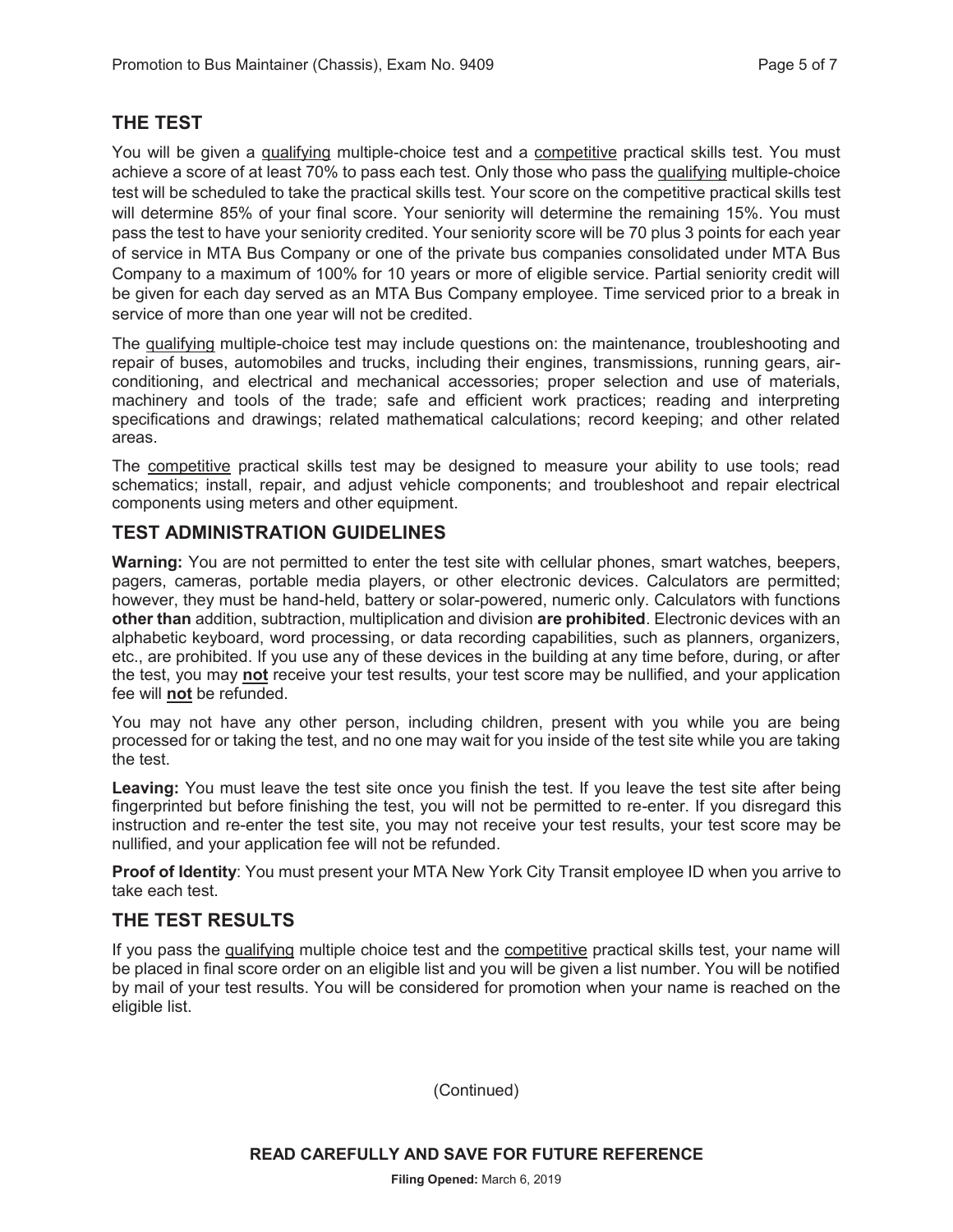# **THE TEST RESULTS** (Continued)

Vacancies at the Far Rockaway and John F. Kennedy depots will be filled through the canvassing of eligible candidates employed at either depot in list order. Vacancies at the Baisley Park, College Point, Eastchester, LaGuardia, and Yonkers depots as well as those at the East New York shop will be filled through the canvassing of eligible candidates employed at any one of those locations in list order. Vacancies at the Spring Creek depot will be filled through the canvassing of eligible candidates employed at that depot in list order.

# **SPECIAL ARRANGEMENTS**

**Late Filing:** Consult with **your department's Human Resources representative** to determine the procedure for filing a late *Application* if you meet one of the following conditions:

- 1. You are absent from work for at least one-half of the application period and are unable to apply for reasons such as vacation, sick leave or military duty; or
- 2. You become eligible after the above application period, but on or before the first day of the Multiple-Choice & Practical Skills test.

**Make-Up Test:** You may apply for a make-up test if you cannot take the test on the scheduled test date for any of the following reasons:

- 1. Compulsory attendance before a public body; or
- 2. On-the-job injury or illness caused by municipal employment where you are an officer or employee of the City; or
- 3. Absence from the test within one week after the death of a spouse, domestic partner, parent, sibling, child or child of a domestic partner where you are an officer or employee of the City; or
- 4. Absence due to ordered military duty; or
- 5. A clear error for which MTA New York City Transit is responsible; or
- 6. A temporary disability, pregnancy-related, or child-birth-related condition preventing you from taking the test.

To request a make-up test, mail your request with your documentation of special circumstances to the address found in the "Correspondence" section below within 60 days of your scheduled test date or make the request within 60 days of restoration to your position after performing ordered military duty.

**Special Test Accommodations:** If you plan to request special testing accommodations due to disability or an alternate test date due to your religious belief, follow the instructions included with your *Application* and mail your request to the address found in the "Correspondence" section below no later than 30 days prior to the scheduled test date.

# **CORRESPONDENCE**

**Change of Contact Information:** You must keep your employee contact information (telephone number, mailing address and email address) current with **both MTA New York City Transit and the MTA Business Service Center (BSC).**

#### **To update your contact information with the MTA New York City Transit, you must:**

- 1. Visit us at the MTA Exam Information Center;
- 2. Send an e-mail to examsunit@nyct.com, with the subject named 'Contact Info Update'; or
- 3. Mail us at the address below, with the words 'Contact Info Update' next to the exam title.

(Continued)

**READ CAREFULLY AND SAVE FOR FUTURE REFERENCE**